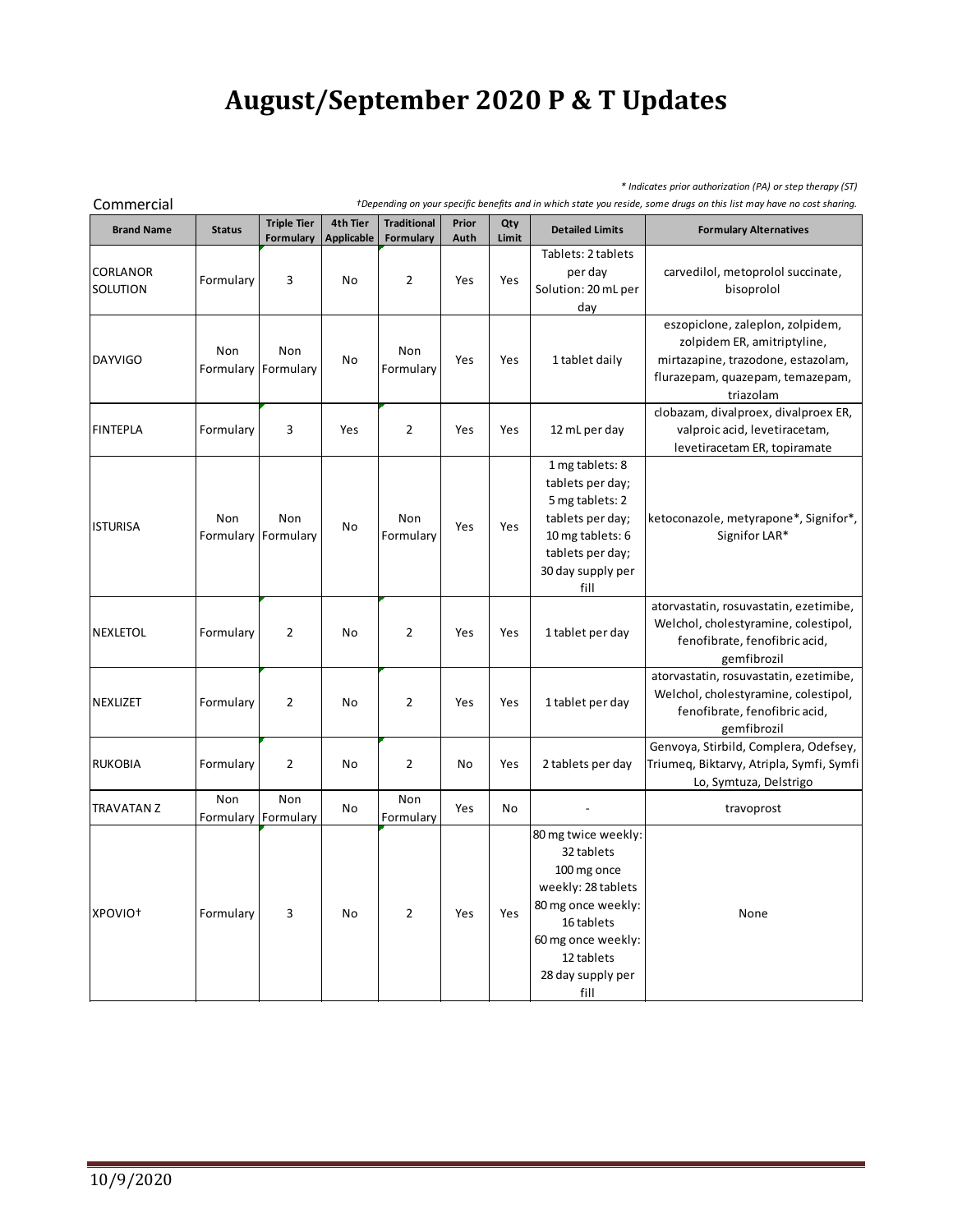| Commercial (cont.) | +Depending on your specific benefits and in which state you reside, some drugs on this list may have no cost sharing. |
|--------------------|-----------------------------------------------------------------------------------------------------------------------|
|--------------------|-----------------------------------------------------------------------------------------------------------------------|

| * Indicates prior authorization (PA) or step therapy (ST)<br>Commercial (cont.)<br>+Depending on your specific benefits and in which state you reside, some drugs on this list may have no cost sharing. |               |                                 |                        |                                        |               |              |                                               |                                |  |
|----------------------------------------------------------------------------------------------------------------------------------------------------------------------------------------------------------|---------------|---------------------------------|------------------------|----------------------------------------|---------------|--------------|-----------------------------------------------|--------------------------------|--|
| <b>Brand Name</b>                                                                                                                                                                                        | <b>Status</b> | <b>Triple Tier</b><br>Formulary | 4th Tier<br>Applicable | <b>Traditional</b><br><b>Formulary</b> | Prior<br>Auth | Qty<br>Limit | <b>Detailed Limits</b>                        | <b>Formulary Alternatives</b>  |  |
| <b>ZENPEP</b>                                                                                                                                                                                            | Formulary     |                                 | No                     |                                        | Yes           | No           |                                               | pancrelipase, Creon            |  |
| <b>ZIEXTENZO</b>                                                                                                                                                                                         | Formulary     | 2                               | Yes                    |                                        | Yes           | Yes          | $0.043$ mL per day (1<br>syringe per 14 days) | Fulphila*, Udenyca*, Neulasta* |  |

Beginning January 1, 2021 medical benefit specialty medications will be assigned a prescription benefit drug tier when dispensed by a specialty pharmacy. There are no changes to the clinical management criteria (e.g., prior authorization) for these medications. Please contact the pharmacy customer service team at 800-988-4861, Monday through Friday, 8 a.m. to 5 p.m., with any questions.

CHIP *\* Indicates prior authorization (PA) or step therapy (ST)*

| <b>Brand Name</b>    | <b>Status</b> | <b>Tier</b>                       | Prior<br>Auth | Qty<br>Limit | <b>Detailed Limits</b>                                                                                                                                                   | <b>Formulary Alternatives</b>                                                                                                                       |
|----------------------|---------------|-----------------------------------|---------------|--------------|--------------------------------------------------------------------------------------------------------------------------------------------------------------------------|-----------------------------------------------------------------------------------------------------------------------------------------------------|
| CORLANOR<br>SOLUTION | Formulary     | $\overline{2}$                    | Yes           | Yes          | Tablets: 2 tablets per day<br>Solution: 20 mL per day                                                                                                                    | carvedilol, metoprolol succinate,<br>bisoprolol                                                                                                     |
| <b>DAYVIGO</b>       | Non           | <b>Non</b><br>Formulary Formulary | Yes           | Yes          | 1 tablet daily                                                                                                                                                           | eszopiclone, zaleplon, zolpidem,<br>zolpidem ER, amitriptyline, mirtazapine,<br>trazodone, estazolam, flurazepam,<br>quazepam, temazepam, triazolam |
| FINTEPLA             | Formulary     | 2                                 | Yes           | Yes          | 12 mL per day                                                                                                                                                            | clobazam, divalproex, divalproex ER,<br>valproic acid, levetiracetam,<br>levetiracetam ER, topiramate                                               |
| <b>ISTURISA</b>      | Non           | Non<br>Formulary Formulary        | Yes           | Yes          | 1 mg tablets: 8 tablets per<br>day;<br>5 mg tablets: 2 tablets per<br>day;<br>10 mg tablets: 6 tablets<br>per day;<br>30 day supply per fill                             | ketoconazole, metyrapone*, Signifor*,<br>Signifor LAR*                                                                                              |
| <b>NEXLETOL</b>      | Formulary     | $\overline{2}$                    | Yes           | Yes          | 1 tablet per day                                                                                                                                                         | atorvastatin, rosuvastatin, ezetimibe,<br>Welchol, cholestyramine, colestipol,<br>fenofibrate, fenofibric acid, gemfibrozil                         |
| NEXLIZET             | Formulary     | 2                                 | Yes           | Yes          | 1 tablet per day                                                                                                                                                         | atorvastatin, rosuvastatin, ezetimibe,<br>Welchol, cholestyramine, colestipol,<br>fenofibrate, fenofibric acid, gemfibrozil                         |
| <b>RUKOBIA</b>       | Formulary     | $\overline{2}$                    | No            | Yes          | 2 tablets per day                                                                                                                                                        | Genvoya, Stirbild, Complera, Odefsey,<br>Triumeq, Biktarvy, Atripla, Symfi, Symfi<br>Lo, Symtuza, Delstrigo                                         |
| <b>TRAVATAN Z</b>    | Non           | <b>Non</b><br>Formulary Formulary | Yes           | No           |                                                                                                                                                                          | travoprost                                                                                                                                          |
| <b>XPOVIO</b>        | Formulary     | $\overline{2}$                    | Yes           | Yes          | 80 mg twice weekly: 32<br>tablets<br>100 mg once weekly: 28<br>tablets<br>80 mg once weekly: 16<br>tablets<br>60 mg once weekly: 12<br>tablets<br>28 day supply per fill | None                                                                                                                                                |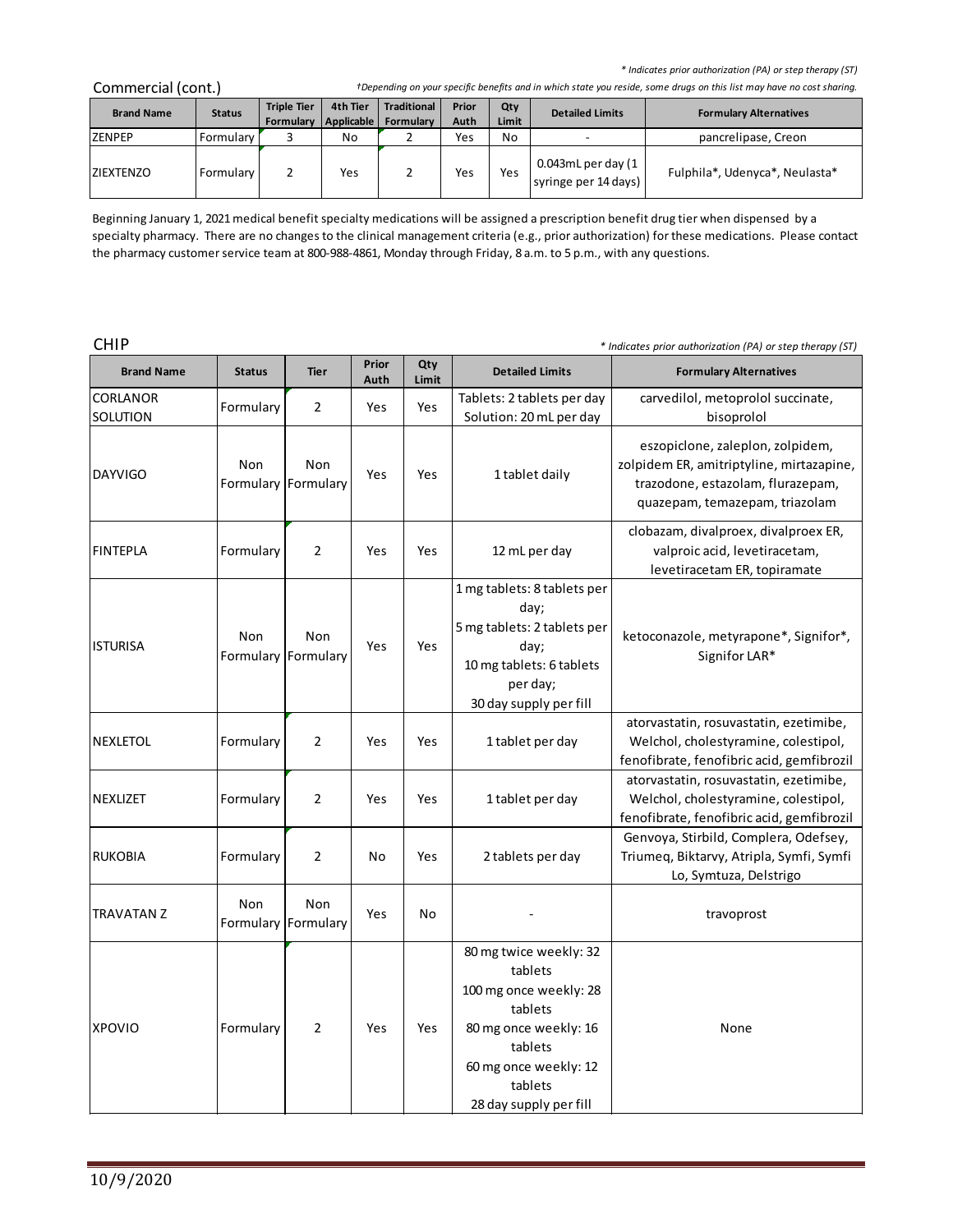| CHIP (cont.)<br>* Indicates prior authorization (PA) or step therapy (ST) |               |             |               |              |                                            |                                |  |  |  |
|---------------------------------------------------------------------------|---------------|-------------|---------------|--------------|--------------------------------------------|--------------------------------|--|--|--|
| <b>Brand Name</b>                                                         | <b>Status</b> | <b>Tier</b> | Prior<br>Auth | Qty<br>Limit | <b>Detailed Limits</b>                     | <b>Formulary Alternatives</b>  |  |  |  |
| <b>ZENPEP</b>                                                             | Formulary     |             | Yes           | No           |                                            | pancrelipase, Creon            |  |  |  |
| <b>IZIEXTENZO</b>                                                         | Formulary     |             | Yes           | Yes          | 0.043mL per day (1 syringe<br>per 14 days) | Fulphila*, Udenyca*, Neulasta* |  |  |  |

Beginning January 1, 2021 medical benefit specialty medications will be assigned a prescription benefit drug tier when dispensed by a specialty pharmacy. There are no changes to the clinical management criteria (e.g., prior authorization) for these medications. Please contact the pharmacy customer service team at 800-988-4861, Monday through Friday, 8 a.m. to 5 p.m., with any questions.

GHP Family *\* Indicates prior authorization (PA) or step therapy (ST)*

| <b>Brand Name</b> | <b>Status</b>    | <b>GHP Family</b><br>Formulary<br><b>Tier</b> | <b>Prior Auth</b> | Qty<br>Limit | <b>Detailed Limits</b>                                                                                               | <b>Formulary Alternative(s)</b>      |
|-------------------|------------------|-----------------------------------------------|-------------------|--------------|----------------------------------------------------------------------------------------------------------------------|--------------------------------------|
| <b>ISTURISA</b>   | Non<br>Formulary | Non<br>Formulary                              | Yes               | <b>Yes</b>   | 1 mg: 8 tablets per<br>day,<br>5 mg: 2 tablets per<br>day,<br>10 mg: 6 tablets<br>per day. 30 day<br>supply per fill | cabergoline, Lysodren, Signifor LAR* |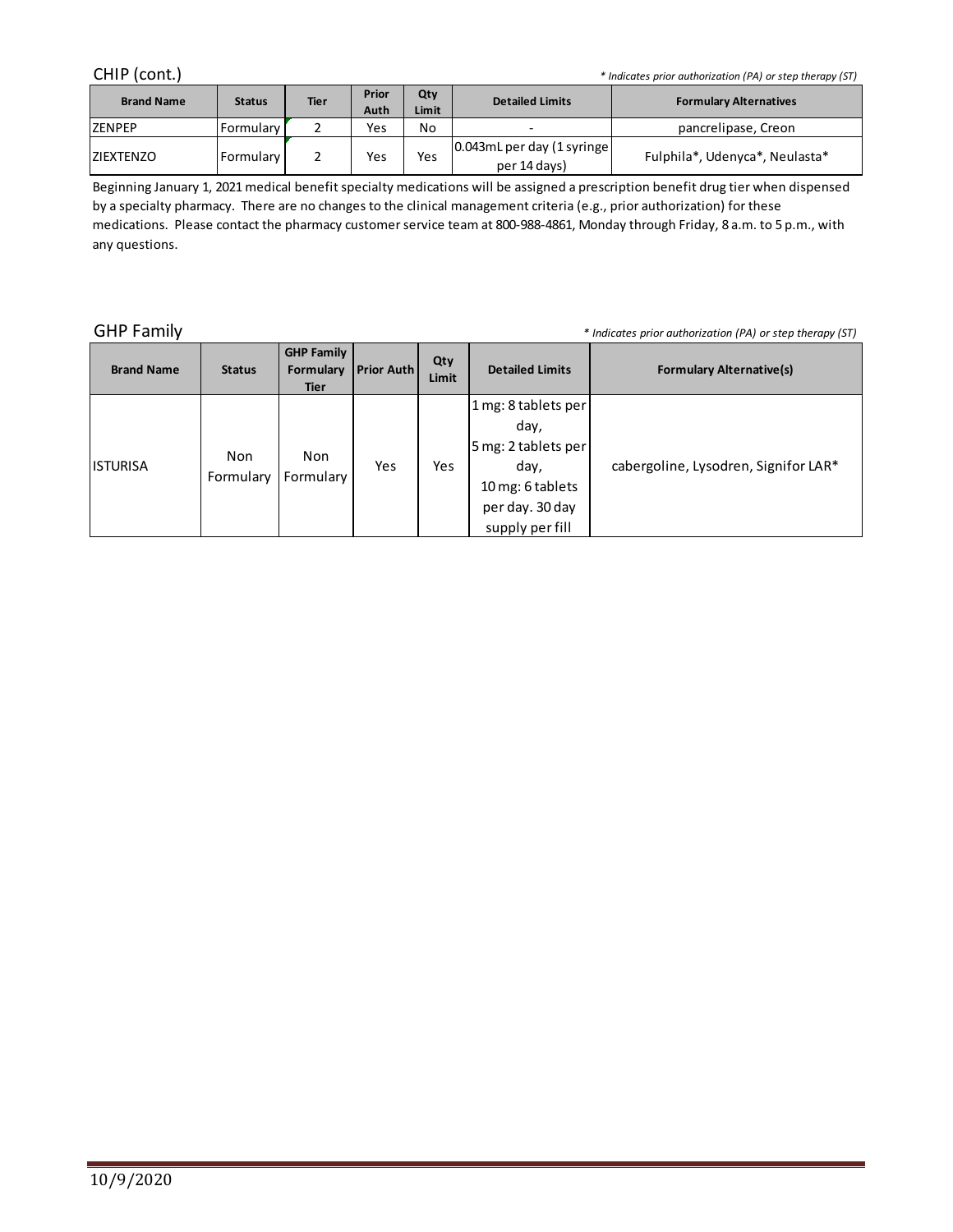Geisinger Gold

*\* Indicates prior authorization (PA) or step therapy (ST)*

| <b>Brand Name</b> | <b>Status</b>    | \$0 Deductible<br>Formulary | <b>Standard</b><br>Formulary | Prior<br>Auth | Qty<br>Limit | <b>Detailed Limits</b> | <b>Formulary Alternative(s)</b>                                                                                                                           |
|-------------------|------------------|-----------------------------|------------------------------|---------------|--------------|------------------------|-----------------------------------------------------------------------------------------------------------------------------------------------------------|
| DAYVIGO           | Non<br>Formulary |                             |                              |               |              |                        | Ramelteon, Silenor                                                                                                                                        |
| <b>FINTEPLA</b>   | Formulary        | Specialty                   | 25%<br>coinsurance           | Yes           | Yes          | 12 ml/day              | Divalproex, divalproex ER,<br>levetiracetam, levetiracetam ER,<br>topiramate, topiramate ER*,<br>valproic acid, clobazam,<br>Epidiolex*, Onfi*, Sympazan* |
| <b>ISTURISA</b>   | Non<br>Formulary |                             |                              |               |              |                        | Ketoconazole, Signifor*, Signifor<br>$LAR*$                                                                                                               |
| <b>IMONJUVI</b>   | Formulary        | Specialty                   | 25%<br>coinsurance           | Yes           |              |                        | none                                                                                                                                                      |
| <b>NEXLETOL</b>   | Formulary        | <b>Brand</b><br>Preferred   | 25%<br>coinsurance           | Yes           | Yes          | 1 tablet per day       | Ezetimibe, lovastatin, pravastatin,<br>simvastatin, rosuvastatin,<br>atorvastatin, Praluent*, Repatha*                                                    |
| <b>INEXLIZET</b>  | Formulary        | <b>Brand</b><br>Preferred   | 25%<br>coinsurance           | Yes           | Yes          | 1 tablet per day       | Ezetimibe, lovastatin, pravastatin,<br>simvastatin, rosuvastatin,<br>atorvastatin, Praluent*, Repatha*                                                    |
| RUKOBIA           | Formulary        | Specialty                   | 25%<br>coinsurance           | No            | Yes          | 2 tablets per day      | Genvoya, Stribild, Complera,<br>Odefsey, Triumeg, Biktarvy,<br>Atripla, Symfi, Symfi Lo, Symtuza,<br>Delstrigo, Selzentry, Fuzeon,<br>Trogarzo            |
| <b>ZEPZELCA</b>   | Formulary        | Specialty                   | 25%<br>coinsurance           | Yes           |              |                        | topotecan, carboplatin, etoposide,<br>doxorubicin, methotrexate,<br>Imfinzi*, Keytruda*, Opdivo*,<br>Tecentrig*                                           |

Marketplace *\* Indicates prior authorization (PA) or step therapy (ST)*

m.

| <b>Brand Name</b>           | <b>Status</b>                     | <b>Tier</b> | <b>Prior Auth</b> | Qty<br>Limit | <b>Detailed Limits</b>                                                                                                              | <b>Formulary Alternatives</b>                                                                                                                                        |
|-----------------------------|-----------------------------------|-------------|-------------------|--------------|-------------------------------------------------------------------------------------------------------------------------------------|----------------------------------------------------------------------------------------------------------------------------------------------------------------------|
| <b>CORLANOR</b><br>SOLUTION | Formulary                         | 4           | Yes               | Yes          | Tablets: 2 tablets per day                                                                                                          | carvedilol, metoprolol succinate,                                                                                                                                    |
| DAYVIGO                     | <b>Non</b><br>Formulary Formulary | Non         | Yes               | Yes          | Solution: 20 mL per day<br>1 tablet daily                                                                                           | bisoprolol<br>eszopicione, zaleplon, zolpidem,<br>zolpidem ER, amitriptyline,<br>mirtazapine, trazodone, estazolam,<br>flurazepam, quazepam, temazepam,<br>triazolam |
| <b>FINTEPLA</b>             | Formulary                         | 5           | Yes               | Yes          | 12 mL per day                                                                                                                       | clobazam, divalproex, divalproex ER,<br>valproic acid, levetiracetam,<br>levetiracetam ER, topiramate                                                                |
| <b>ISTURISA</b>             | <b>Non</b><br>Formulary Formulary | Non         | Yes               | <b>Yes</b>   | 1 mg tablets: 8 tablets per day;<br>5 mg tablets: 2 tablets per day;<br>10 mg tablets: 6 tablets per day;<br>30 day supply per fill | ketoconazole, metyrapone*, Signifor*,<br>Signifor LAR*                                                                                                               |
| <b>INEXLETOL</b>            | Formulary                         | 3           | Yes               | Yes          | 1 tablet per day                                                                                                                    | atorvastatin, rosuvastatin, ezetimibe,<br>Welchol, cholestyramine, colestipol,<br>fenofibrate, fenofibric acid, gemfibrozil                                          |